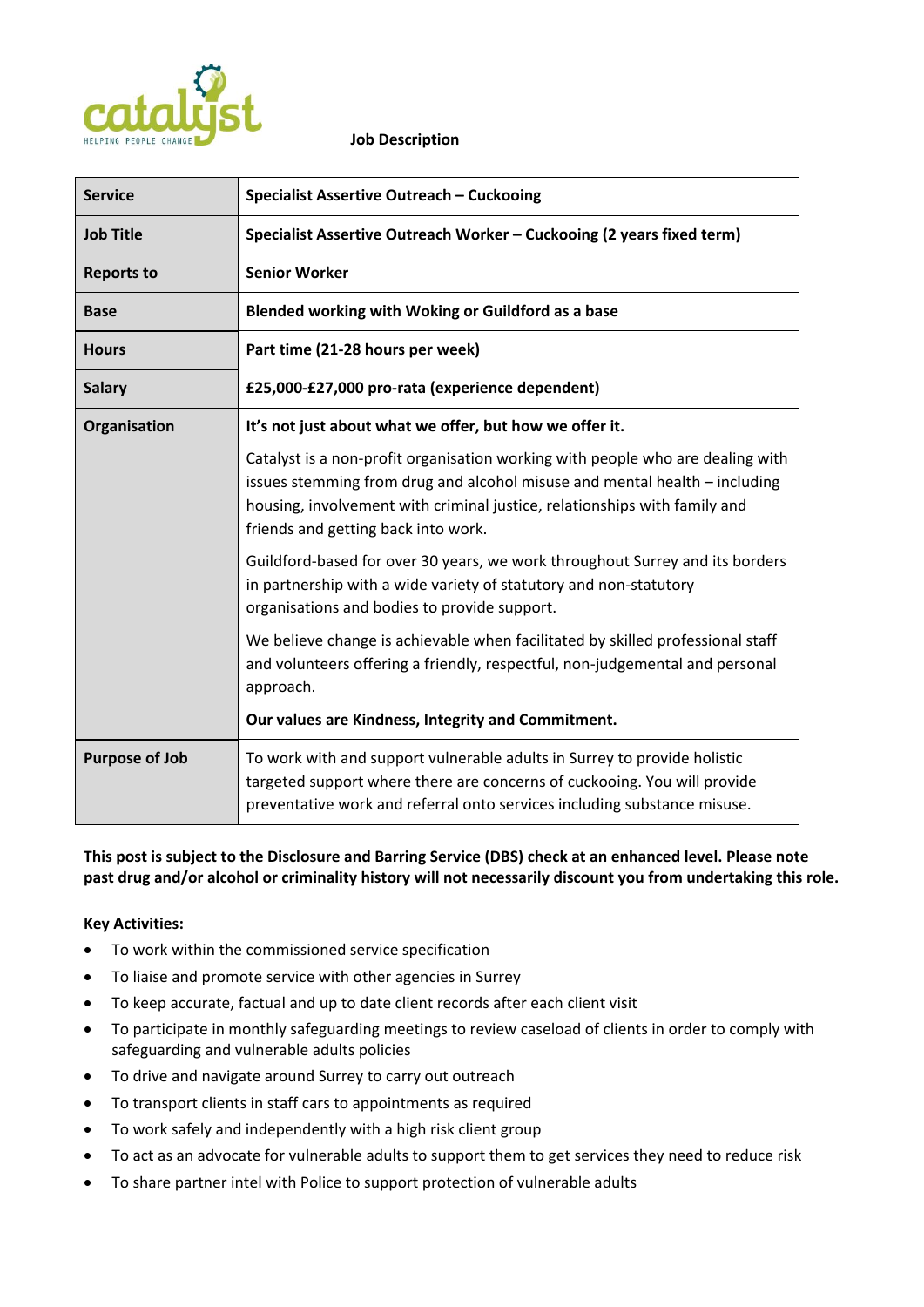- To offer harm minimisation advice and understand the referral pathway into treatment
- To understand Surrey safeguarding protocol and make timely referrals to reduce and highlight risk
- To carry out administration duties and take referrals for the project
- To deliver presentations to other services on cuckooing and project provision
- To develop collaborative partner relationships
- To manage time effectively
- To represent Catalyst in a professional manner at all times
- To work in partnership with the Police as per agreement regarding any partial or full closures, to engage and support the client
- To carry out any client related work in the terms of the working agreement e.g. engagement of client, advocacy, and supporting individuals access other forms of support
- To work within all Catalyst operational policies and procedures
- To act as an ambassador for the vulnerable client group
- To ensure any required records are maintained both electronically and on paper where appropriate
- To engage with supervision and appraisals
- To participate in training that is mandatory and essential for continuous professional development to undertake the role

### **General terms of reference:**

In carrying out the above duties the post holder will:

- Work collaboratively across the organisation to offer support to all main functions.
- Be committed to the role and support Catalyst to be the most efficient it can be.
- Be someone who believes in fairness and conducts themselves with integrity.
- Work flexibly across operational sites, including working from home arrangements in agreement with line management, as required, which may include evening and weekend work.
- Be motivated to improve personal performance, outcomes, contribution, knowledge and skills.
- Be professional when partaking in Management, Trustee Board and other work related team meetings; appraisals, workforce development and supervision processes.
- Keep abreast of developments in services, legislation and identify good practices where appropriate.
- Contribute to maintaining safe systems of work and a safe environment for all staff on site or working remotely.
- Represent Catalyst at external agencies/meetings and support our values and the culture of Catalyst.
- Undertake other duties appropriate to the grade of the post.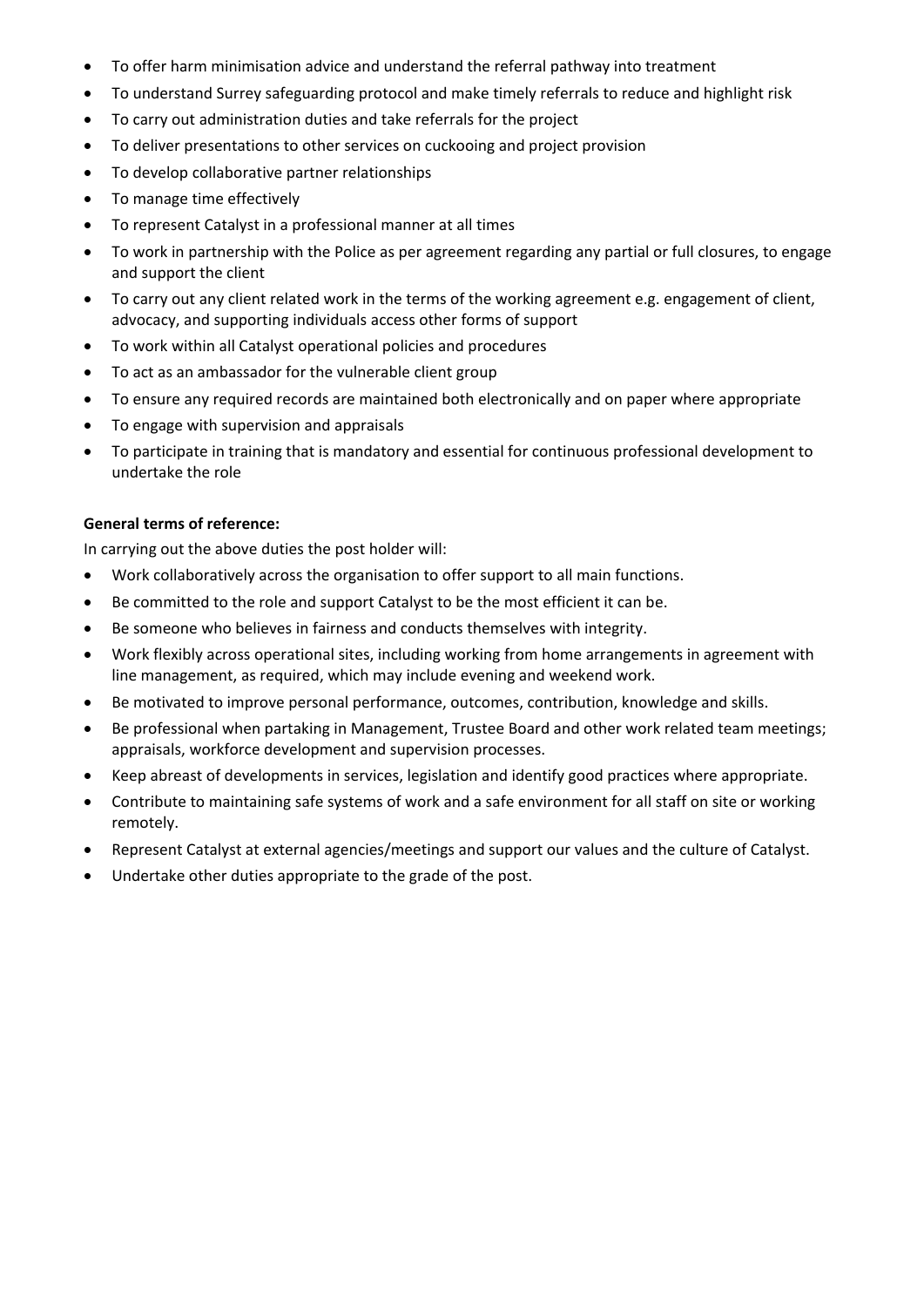### **Person Specification**

|                                                                                                                                                                         | Essential | Desired |
|-------------------------------------------------------------------------------------------------------------------------------------------------------------------------|-----------|---------|
| <b>Qualifications and experience</b>                                                                                                                                    |           |         |
| A diploma or degree in appropriate subject i.e. counselling, psychology, social<br>work, probation, mental health, Health and Social Care (level 3)                     |           | ✓       |
| A minimum of 3 years community experience of working with adults relating<br>to mental health, drug and alcohol work, and accommodation issues                          | ✓         |         |
| <b>Knowledge and skills</b>                                                                                                                                             |           |         |
| An understanding of confidentiality, consent, information sharing, in line with<br><b>GDPR</b>                                                                          |           |         |
| A working knowledge of assertive outreach work, assessing and managing risk<br>and Safeguarding, and policies and procedures supporting these                           |           |         |
| An ability to work with complex clients (drug, alcohol, mental health issues) in<br>the community, in line with Catalyst policies                                       | ✓         |         |
| Skilled in providing support within a multi skilled/disciplinary approach<br>internally and with external organisations                                                 | ✓         |         |
| An ability to manage a caseload, ensuring service to all is maintained                                                                                                  |           |         |
| Good communication and written skills and a commitment to accurate and<br>confidential record keeping                                                                   |           |         |
| A working knowledge of supporting clients to access services such as:<br>hostel/housing, benefits, drug/alcohol services, mental health and physical<br>health services |           |         |
| Ability to lead and/or support other colleagues and teams in service delivery                                                                                           | ✓         |         |
| Ability to create case studies and feed into research, including data collection                                                                                        |           |         |
| A desire to increase skills/knowledge base through ongoing learning and<br>development                                                                                  |           |         |
| Ability to interact effectively with the clients, colleagues and other<br>professionals whilst retaining clear boundaries                                               |           |         |
| Ability to work to all the policies, procedures and standards of the service and<br>joint working arrangements with statutory and voluntary sector partners             |           |         |
| Knowledge and understanding of drug, alcohol, mental health issues and<br>assertive outreach work                                                                       |           |         |
| Knowledge of how partial closures and full accommodation closures work                                                                                                  |           |         |
| Ability to work in times of chaos, and work with the client around the                                                                                                  |           |         |